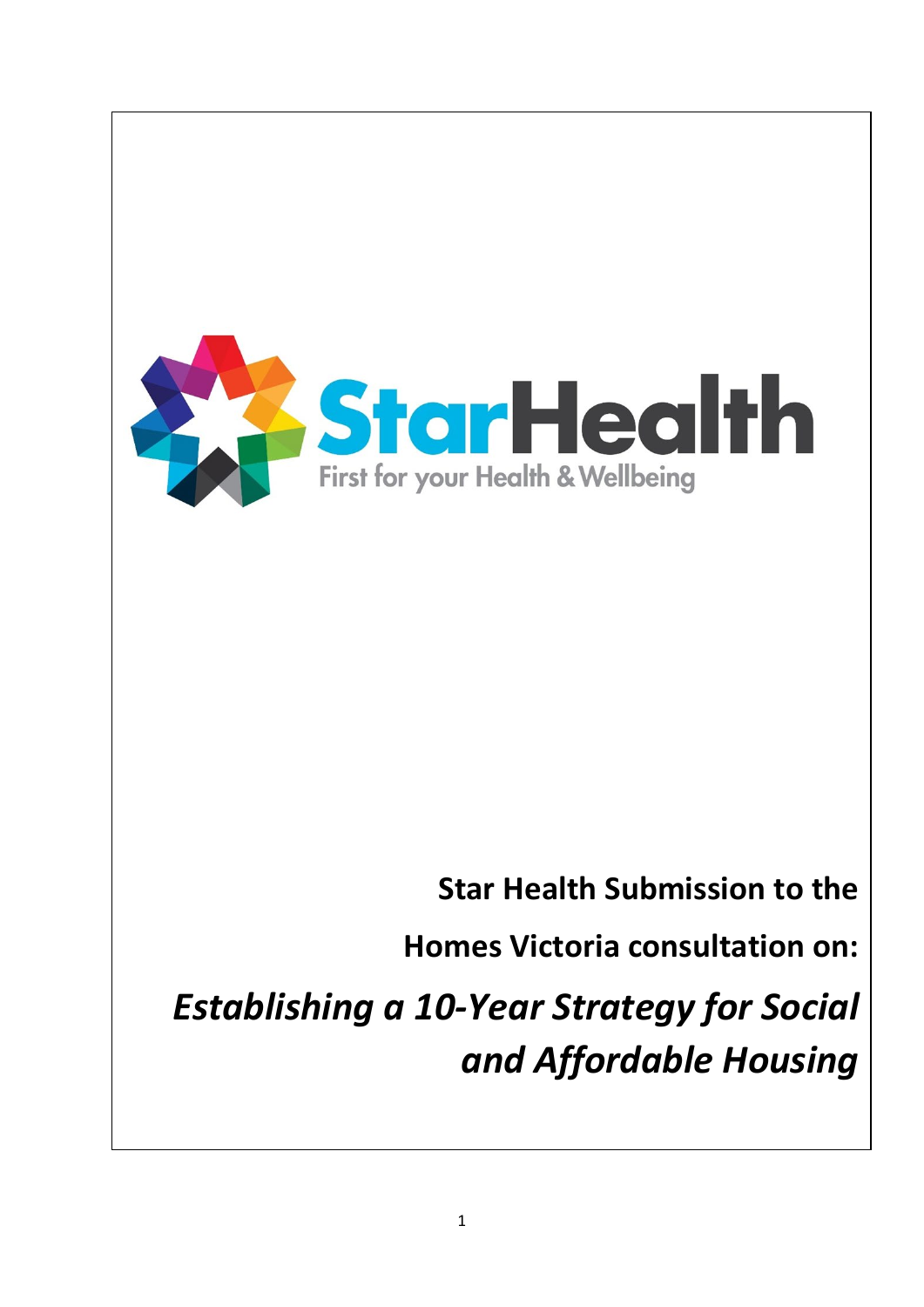#### **RE: Consultation on** *Establishing a 10-Year Strategy for Social and Affordable Housing*

#### To Homes Victoria,

Thank you for the opportunity to provide a submission to the consultation on the consultation paper: *Establishing a 10-Year Strategy for Social and Affordable Housing*.

Star Health is a major provider of primary health and community services across the inner and middle south of Melbourne. We offer a variety of services including in the areas of homelessness, mental health, alcohol and other drugs, GP, dental, allied health, chronic disease management, Indigenous health, and family violence. We have a strong focus on social justice, and specialist expertise in engaging high risk and hard to reach cohorts that are marginalised and disadvantaged, including those experiencing homelessness and who lack of affordable housing.

We use community development and health promotion approaches as key tools to work with local communities to enhance their health and wellbeing. One of examples of this is the South Melbourne Community Capacity Building Initiative (SMCCBI), which uses a Social Landlord model to work collaboratively with local residents and services to build a socially, economically and environmentally sustainable neighbourhood at public housing sites in South Melbourne.

This consultation provides a unique opportunity to reimagine social and affordable housing in Victoria, so it better supports all Victorians, particularly the most vulnerable, to access safe, affordable and appropriate housing. Leveraging our learnings from the SMCCBI and the COVID-19 response, which highlighted the crucial role of community health in quickly and effectively engaging local communities, Star Health believes community health is best-placed to play a leading role in a reimagined future which envisages housing in the context of vibrant, healthy and inclusive communities.

Please find attached our submission to the consultation on establishing a 10-Year Strategy for Social and Affordable Housing, which has been developed in consultation with our staff, and provides what we hope is valuable input to inform the development of a 10-year Strategy that will significantly improve the lives of all Victorians. It includes three sections:

- **Part 1: A vision of vibrant, healthy and inclusive communities** including how community health services like Star Health are best-placed to play a leading role in more systematic place or community-based approaches that transform social housing into vibrant, heathy and inclusive communities
- **Part 2**: **Stories from South Melbourne Community Capacity Building Initiative** that provide examples of how communities can be empowered and supported to identify needs and actions to improve their communities
- **Part 3: Responses to questions in discussion paper.**

If we can provide further information or clarify any aspect of this submission, please contact me at the Star Health office on (03) 9525 1300.

Yours sincerely,

 $7-65$ 

**Damian Ferrie Chief Executive Officer** Star Health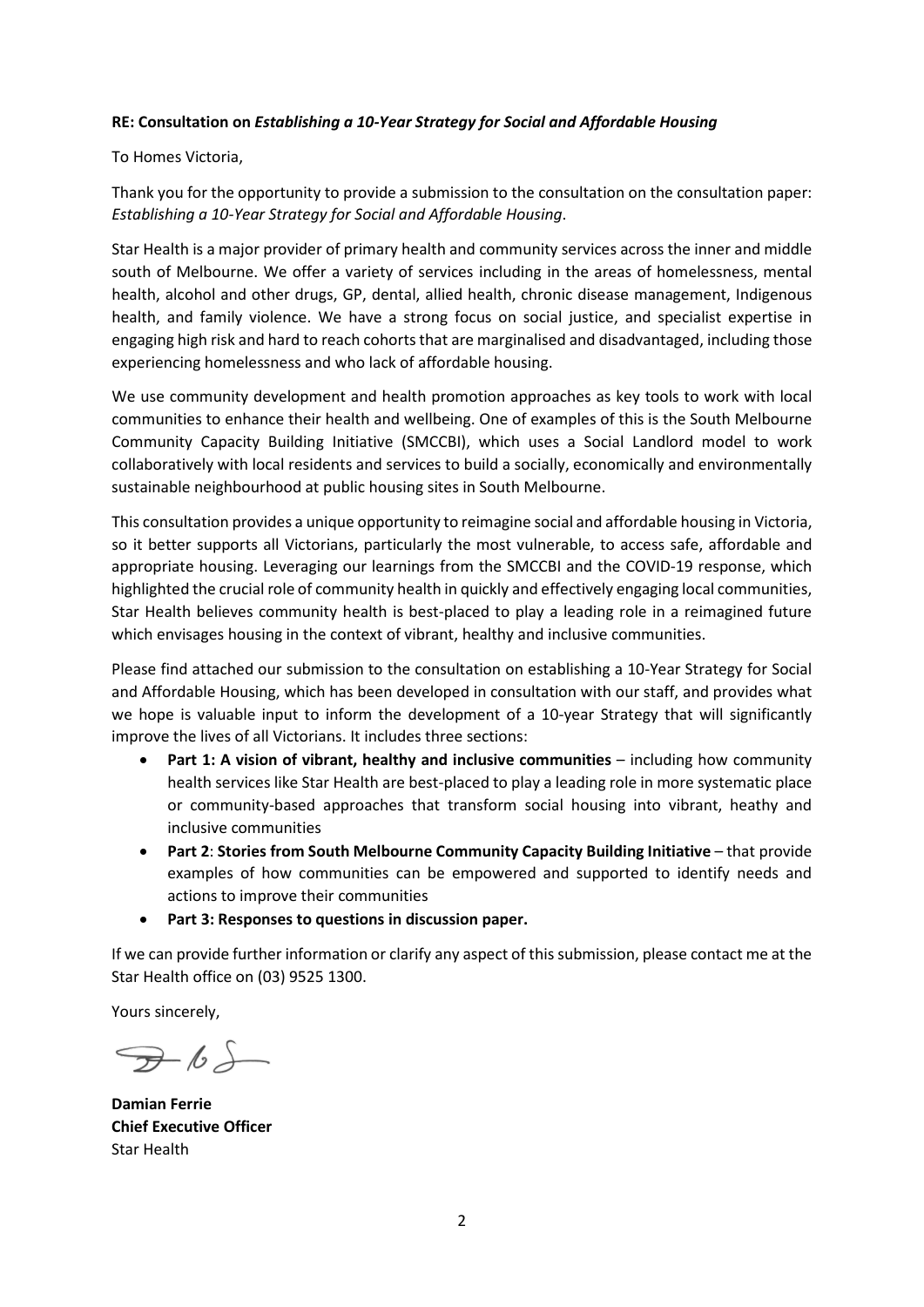# **PART 1**

# *Vision: Vibrant, healthy and inclusive communities*

*The State Government's landmark investment in social and affordable housing and proposed 10-year Strategy provides an unprecedented opportunity to reimagine housing in the context of vibrant, healthy and inclusive communities. This section outlines how the learnings from the COVID-19 response and the South Melbourne Community Capacity Building Initiative, which have both highlighted the critical role that community health can play as an anchor and a trusted, reliable and holistic source of support for disadvantaged communities, must be leveraged in the development of this Strategy. This work has built on Star Health's decades of experience and deep connections with our local communities, particularly in engaging and supporting those with the greatest needs, including people experiencing marginal housing homelessness.*

Learnings from the COVID-19 response and the South Melbourne Community Capacity Building Initiative indicate that community health is best-placed to take a leading role in more systematic place or community-based approaches that transform communities into vibrant, heathy and inclusive communities – through using collective approaches to fully empower communities to identify needs, priorities and actions.

The COVID-19 pandemic has shone a light on the vulnerabilities facing more disadvantaged communities especially those who experience marginal housing and homelessness. Star Health's work on the response to the COVID-19 pandemic and its impacts has shown the vital **role that community health can play as an anchor and a trusted, reliable, holistic source of support for disadvantaged communities**. With the support of funding from the Victorian Government, this has included our COVID-19 prevention and early intervention work across public housing, rooming houses, supported residential services etc… throughout inner Southern Melbourne (i.e. the High Risk Accommodation Response program). More recently, this has also included the vaccine roll-out and supporting homeless people to move from emergency accommodation during the pandemic into long-term housing (i.e. From Homelessness to a Home program).

The ability to quickly and effectively engage with local communities and people in the midst of a pandemic, particularly those who are most disadvantaged, built on Star Health's decades of delivering locally-based and driven services as well as deep community engagement with social housing tenants, people who are in marginal housing or homeless and the South Melbourne Community Capacity Building Initiative at Park Towers.

The State Government's landmark investment in social and affordable housing and proposed 10-year Strategy provides an unprecedented opportunity. It enables us to **draw on our collective learnings about what works best and lever the building blocks we already have in place to reshape a more effective social and affordable housing system within vibrant, healthy and inclusive communities**. To achieve the vision outlined in the discussion paper, the proposed 10-year Strategy enables us to embed a strong social and affordable housing system and scale up collaboration across programs, sectors and levels of government to create meaningful and long-lasting improvements in health, housing and community outcomes. It can also ensure that the long term economic impact of COVID-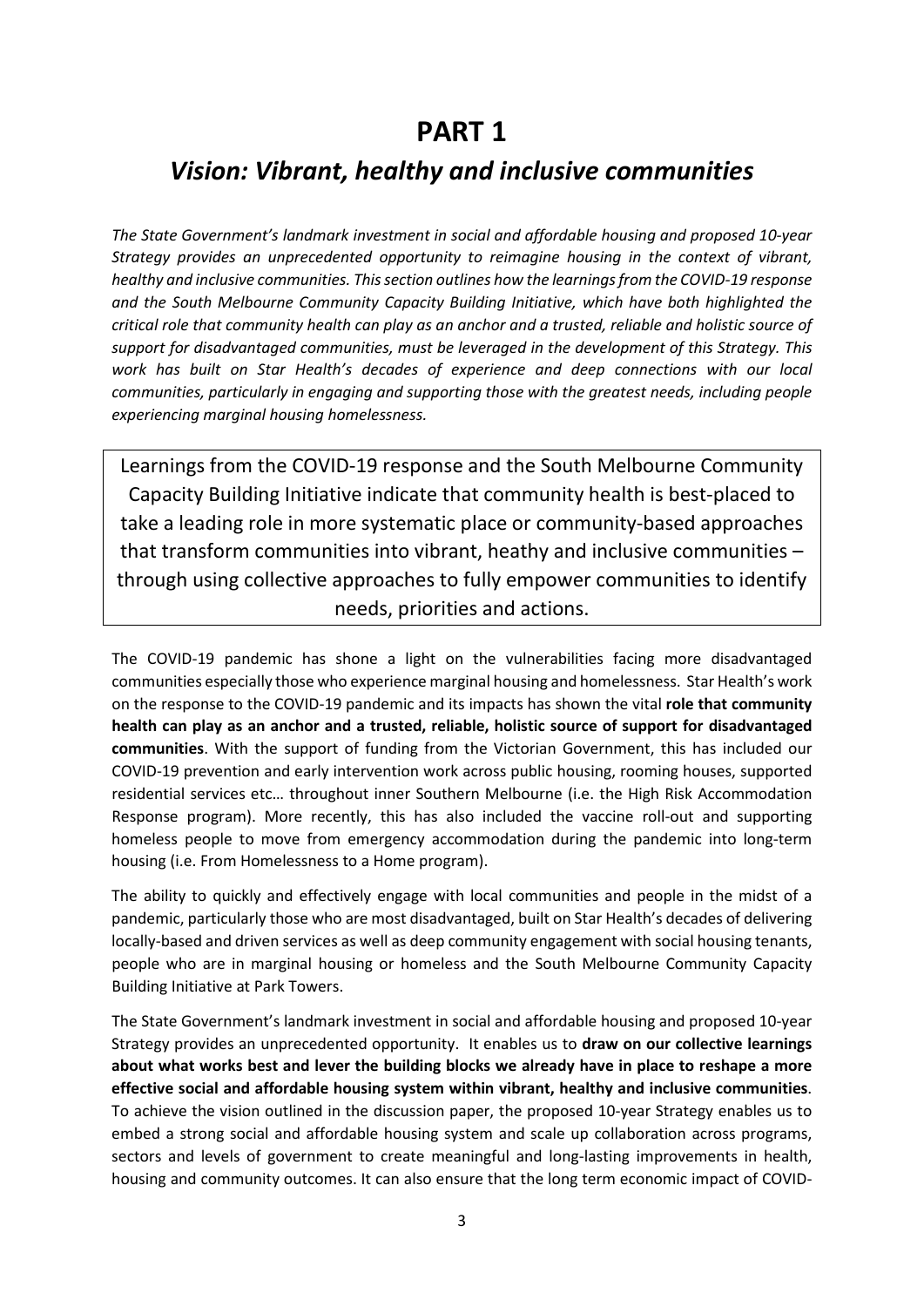19 does not entrench health inequalities as well as more proactively mitigate the adverse impacts of climate change on disadvantaged communities. As we know, these communities are also more likely to experience the negative impacts of climate change at an accelerated pace over the coming decades.

The development of a 10-year strategy is an exciting opportunity to **establish more systematic approaches at a 'place' or 'community' level that go beyond small-scale initiatives and transform the community** from service-users to local people driving the design of localised approaches that work best for their community. This is a once-off opportunity for us to potentially test a small number of flagship projects that harnesses our existing service footprint with these communities and builds on the learnings from successful activities (such as the High Risk Accommodation Response and the South Melbourne Community Capacity Building Initiative). **An enhanced 'place' or 'community-based' approach to social and affordable housing could potentially include a population of up to 1,500 people in living in public housing high rise estates and neighbouring social housing residents in a distinct geographical area**. It potentially ensures that we can support people more effectively in social housing but also deliver joined up local services that can improve health, housing outcomes and potentially address the wider determinants of health.

Levering the Victorian Government's additional investment of \$5.3 billion in social and affordable housing, a community-based approach could potentially mobilise, grow and reshape our existing infrastructure to enable vulnerable communities to make a significant shift from 'surviving' to really 'thriving'. This could be achieved through key elements outlined below in Figure 1, potentially scaling up these elements across a local community – particularly in geographical areas where health inequalities and disadvantage may be more highly concentrated.

It is noted that this work **should also link into the implementation of the Mental Health Royal Commission recommendations for a more community-based model of care** with more services being delivery in community settings. As we know, poor mental health is too often linked to housing instability so strengthened approaches and pathways are vital to better link access to housing and mental health support.

A 'place' or 'community-based' approach for social and affordable housing could extend the effective communication and community engagement in response to COVID-19 in Victoria. **The community engagement strategies we deployed in the pandemic have been such a 'watershed moment' in how we support and build trust with vulnerable and diverse communities.** It aligns with the principles and vision in the discussion paper whereby people and families are *'empowered to make decisions that affect their communities."* We need to trust that local people themselves can best shape their own communities and determine their aspirations for a good and healthy life with outcomes that are meaningful for them.

Figure 1 proposes that we test some flagship initiatives for a more mature community-centred approach for social and affordable housing, where we **more fully empower communities through collective approaches to identify community needs, aspirations, priorities and actions using community-led and driven governance.**

**Figure 1. Elements of a community-centred approach for a social and affordable housing within healthy, thriving and inclusive communities\***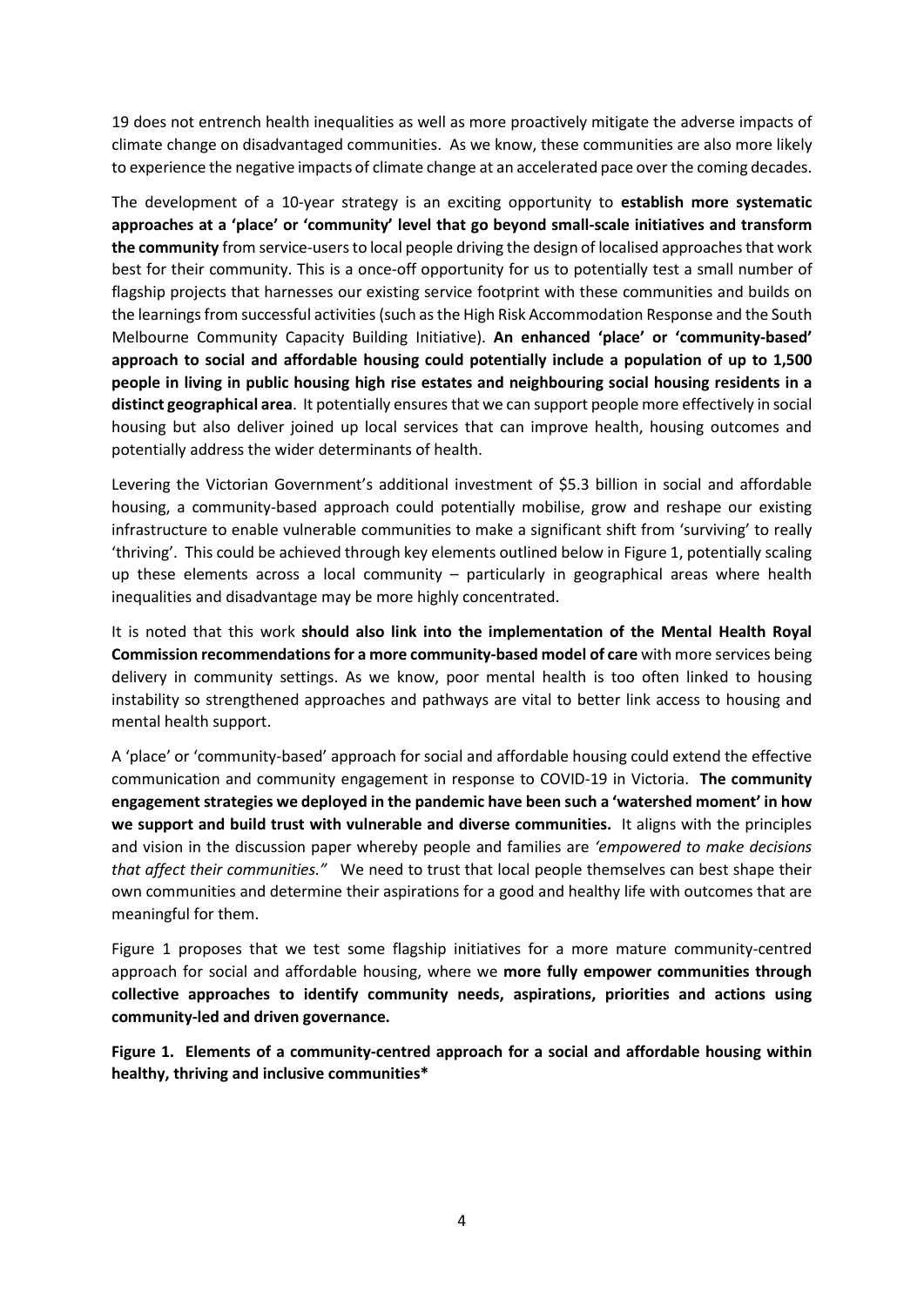#### **Figure 1. Elements of a community-centred approach for a social and affordable housing within healthy, thriving and inclusive communities\***



\*This builds on the learnings from the South Melbourne Community Capacity Building Initiative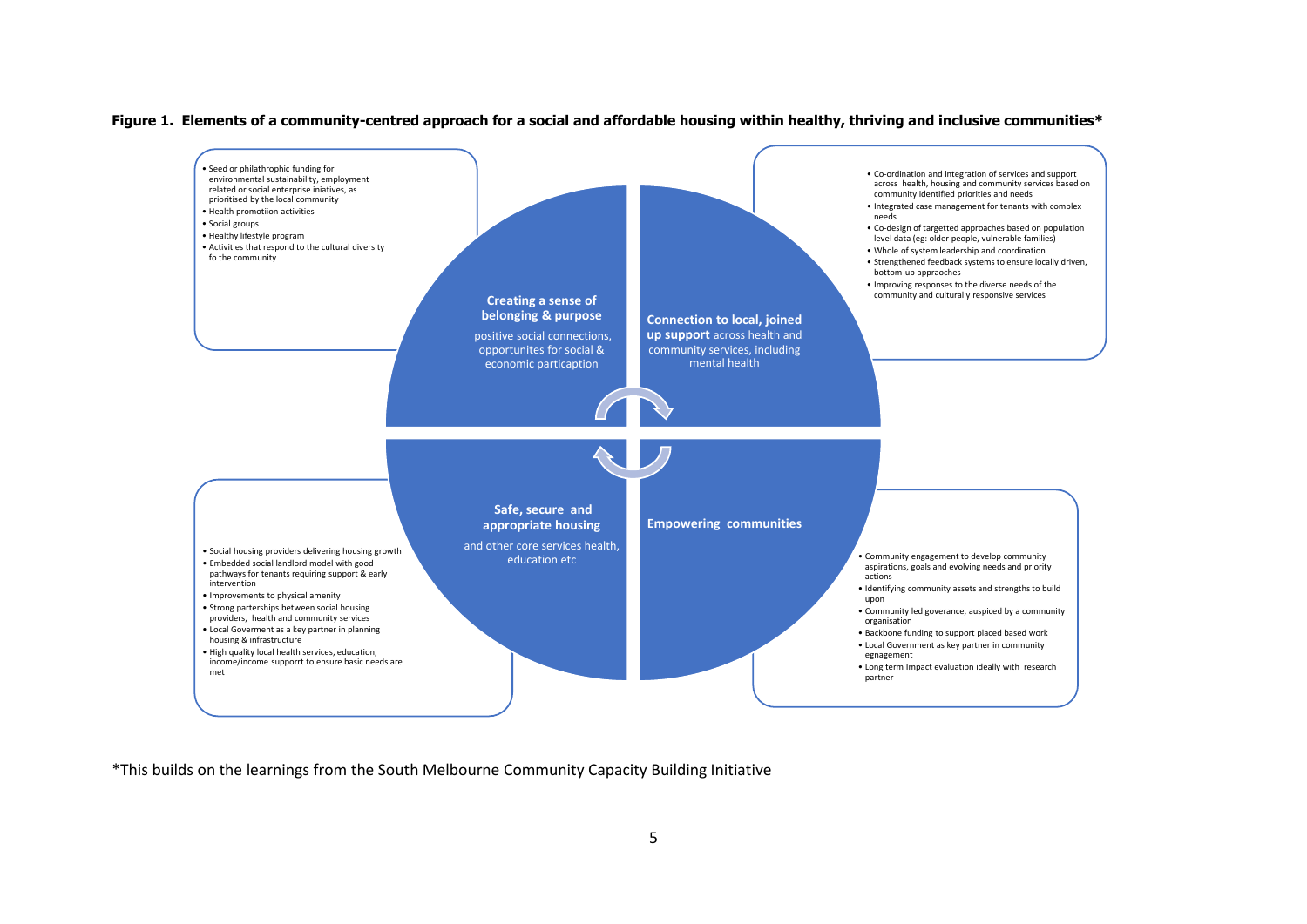# **PART 2**

# *Stories from South Melbourne Community Capacity Building Initiative*

The below stories from the South Melbourne Community Capacity Building Initiative provide examples of ways that communities can be more fully empowered through collective approaches to identify community needs, aspirations, priorities and actions using community-led and driven governance. By leveraging the assets of community health to engage local communities, these approaches can be harnessed to drive the development of more vibrant, healthy and inclusive communities on a larger scale.

### **Story – 'Park Towers Community Advisory Group' (the 'Group')**

Despite the challenges of COVID-19, the Group continued their commitment to advise the Initiative and were able to provide a vital connection to the estate community throughout the pandemic. The Initiative provided Group members iPads and support over the telephone to connect with the Initiative online. With great persistence and determination, Group members learnt new digital skills and were able to continue to meet monthly throughout the pandemic.

Group members participated in the Department's COVID-19 Resident Information Online Forums and provided valuable insights to support the response in high-rise environments. For example, the Group advocated for more prompt and clear messaging to residents about the restrictions and how to be COVID-Safe within the building.

The 'Welcome to Park Towers' project group continued preparation for creating a resident run welcoming service for new residents and are now ready to begin the peer-based resident volunteer service once re-tenanting resumes in the estate.

#### **Story – 'Emerald Hill Court Resident Association' (the 'Association')**

In 2019, the Initiative worked closely with the Emerald Hill Court Resident Association (the 'Association') to engage with residents to create a Community Action Plan for the estate in the first year of the Initiative. A key action was a mural art project to encourage community pride and mitigate tagging at the estate. In 2020, work progressed on the mural.

Despite the COVID-19 pandemic, the Association was central to the artist selection process. Going online due to the pandemic posed challenges due to lack of data and technology to access artist applications and graphics online. The Initiative helped to print the applications and the Housing Services Officer helped deliver the packs during the height of restrictions.

The Association engaged and worked through the challenges to make a shortlist of artists. A selection panel was formed in November to interview selected artists in person. The Initiative guided the process, but the decision making was ultimately led by the Association. The artist selected has the full confidence of the Association and all parties are looking forward to working together to complete the murals in 2021.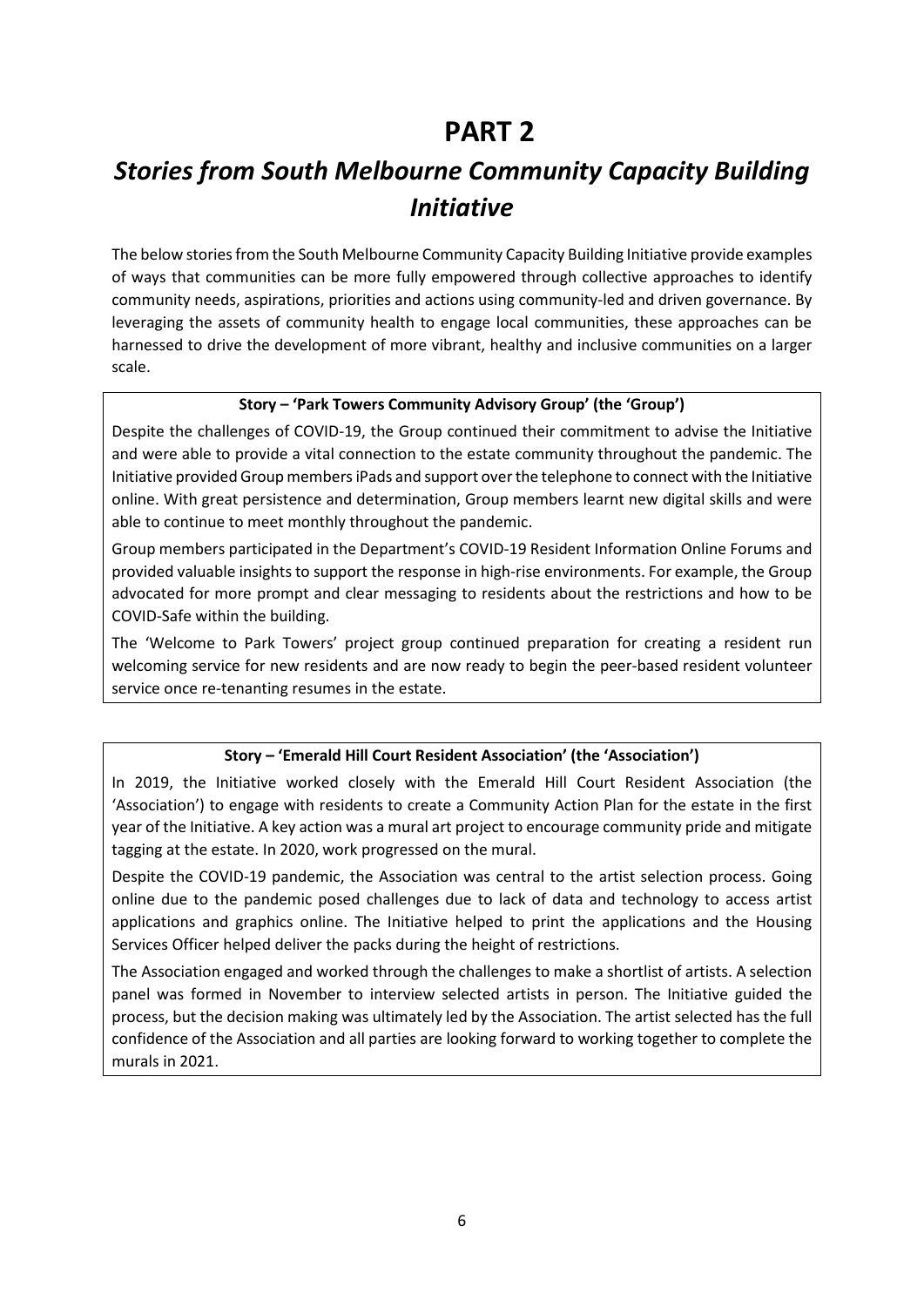# **PART 3**

# *Responses to questions in discussion paper*

# People at the centre

*Question 1: We want your input on what actions we should take to ensure we seek, hear and respond to people who need and use social and affordable housing, so that people are at the centre of a future social and affordable housing system [see p.15 of discussion paper]*

### *Who to speak to*

- People experiencing homelessness or living in insecure housing, people at risk of homelessness (including those with complex needs such as disability), people escaping family violence, younger individuals exiting state care and recently arrived refugees.
- It is vital to engage the people who will be housed under this program to capture the diversity of needs – suggest engaging people who are currently waiting for housing on the Victorian Housing Register.
- Note that ensuring people are at the centre is much more than 'seeking, hearing and responding'. People with lived experience need to be equal partners in a co-design process at every point. For example, the tender process needs to include a codesign process as a requirement and the additional cost and time involved must be factored in to ensure the outcome meets the diverse needs.
- People also must be appropriately recompensed for their contribution at every phase of the projects and this must be factored into funding provisions.

### *How to reach these cohorts*

- Those waiting on the Victorian Housing Register
- Launch Housing residents
- Other programs targeting people who are homeless or insecurely housed e.g. Star Health's Community Connections Program and other programs providing assertive outreach, and local government housing programs (including those targeting Indigenous people).

# *Barriers to participation for key cohorts if a survey is used as the key consultation mechanism (see p.15 of discussion paper)*

- People who are homeless or insecurely housed are an exceedingly diverse group. A survey will miss this diversity and it is likely to return the views of people who are well supported and highly educated (further marginalising the most vulnerable if their needs are not considered).
- Cohorts a survey would likely miss include: people who have cognitive deficits, people with AOD and/or mental health challenges, people with no mobile device or internet access, people experiencing family violence (where completion of such a survey could be unsafe), people with literacy challenges and/or from a CALD background. The best way to obtain the views of these cohorts will be directly via a worker they trust, who has specific skills in engaging these cohorts. So, consideration must to be given to ensuring a representative stratified sample, determining the number of respondents required in each strata and then specifically targeting service providers to assist with obtaining these responses.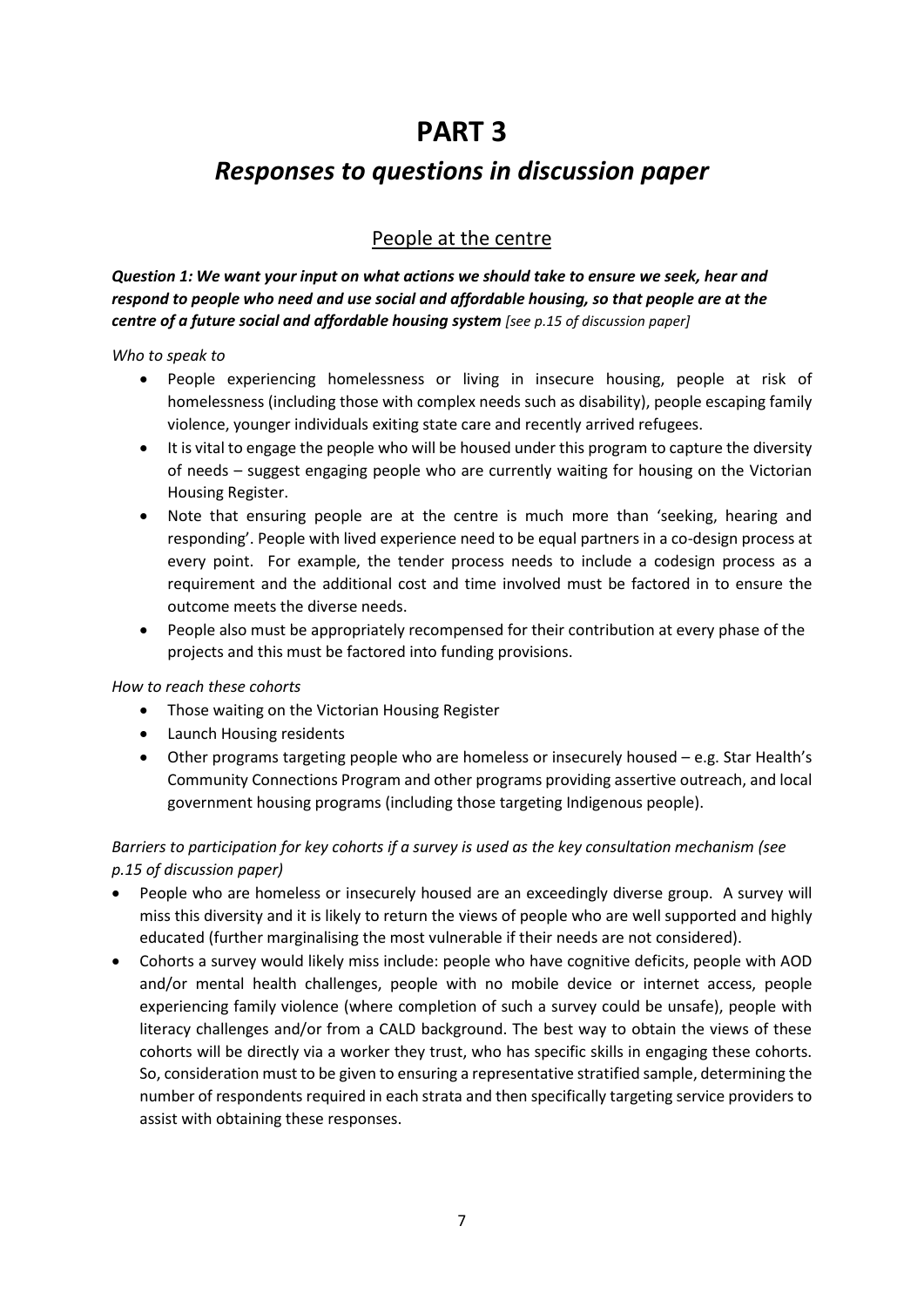# Pathways

## *Question 2: What actions will enable people to access social housing, sustain their tenancies, and move between different housing options as their needs change? [p.18 of discussion paper]*

#### *Providing better support to access Social Housing*

- Firstly, the variety of housing stock that is required to meet the need must be available currently this is not the case and this is the main barrier to access – many people who are homeless have simply given up on permanent housing ever being offered and only those at highest risk can access Launch Housing.
- If the first objective is ever met then the person's needs must be assessed by a service(s) with the skills to engage with and develop the trust of the person and determine the best fit housing to meet that need now and in the future.

### *Better supporting people to sustain tenancies*

- While providing shelter is core to housing provision, providing social housing should not be viewed through the lens of asset management. Social housing tenants often require a myriad of psychosocial supports which enable tenancies to be sustainable.
- Support services to those in housing should be from a comprehensive health perspective such as community health services rather than just a tenancy or homelessness support agency. This housing support must be provided by or link to funded services in mental health support, alcohol and drug support and wrap around health care. By using skilled, professional workers in these housing support roles the broad variety of needs can be accurately assesses and the right referrals and interventions applied.
- The system must include funding for services to support people to sustain housing. The cost of the cycle of eviction, temporary housing and rehousing is enormous for the affected individuals and the community. Many people who are long-term homeless require assistance to develop the skills they require to maintain tenancy. These include domestic skills (such as managing a household budget, cooking and cleaning). They may also need support to build skills to manage relationships with neighbours. They may also be managing mental health issues and/or using alcohol and /or other drugs.
- Housing for this cohort must be close to services which can support tenants in a rehabilitation/ recovery model, including step up and step down. Regarding housing people who use drugs, some housing will need to be 'dry' and other housing will need to be 'wet' to suit individual needs. Hoarding is a major cause of eviction and specialist services must be funded to assist – this includes mental health services and practical supports such as specialised cleaners.
- The housing itself must also support people to maintain independence over the long term, including when mobility becomes compromised (whether acute or chronic). Reduced mobility can result in housing becoming unsuitable (sometimes quite rapidly) and even a risk to live in (falls are a major cause of premature placement in residential care and death).
- Housing must be accessible (meet or exceed AS1428.1) or able to be rapidly adapted (unlike the old high-rise stock where stepless showers cannot be installed). Sufficient funding must be available to act quickly to modify the dwelling where there is a safety issue (this is not currently the case with office of housing requests). There must be a large percentage of ground floor dwellings (lift access is not appropriate for people with mobility problems as this does not cater for emergency egress). Housing should also cater for an overnight carer if this is required for a person with disability.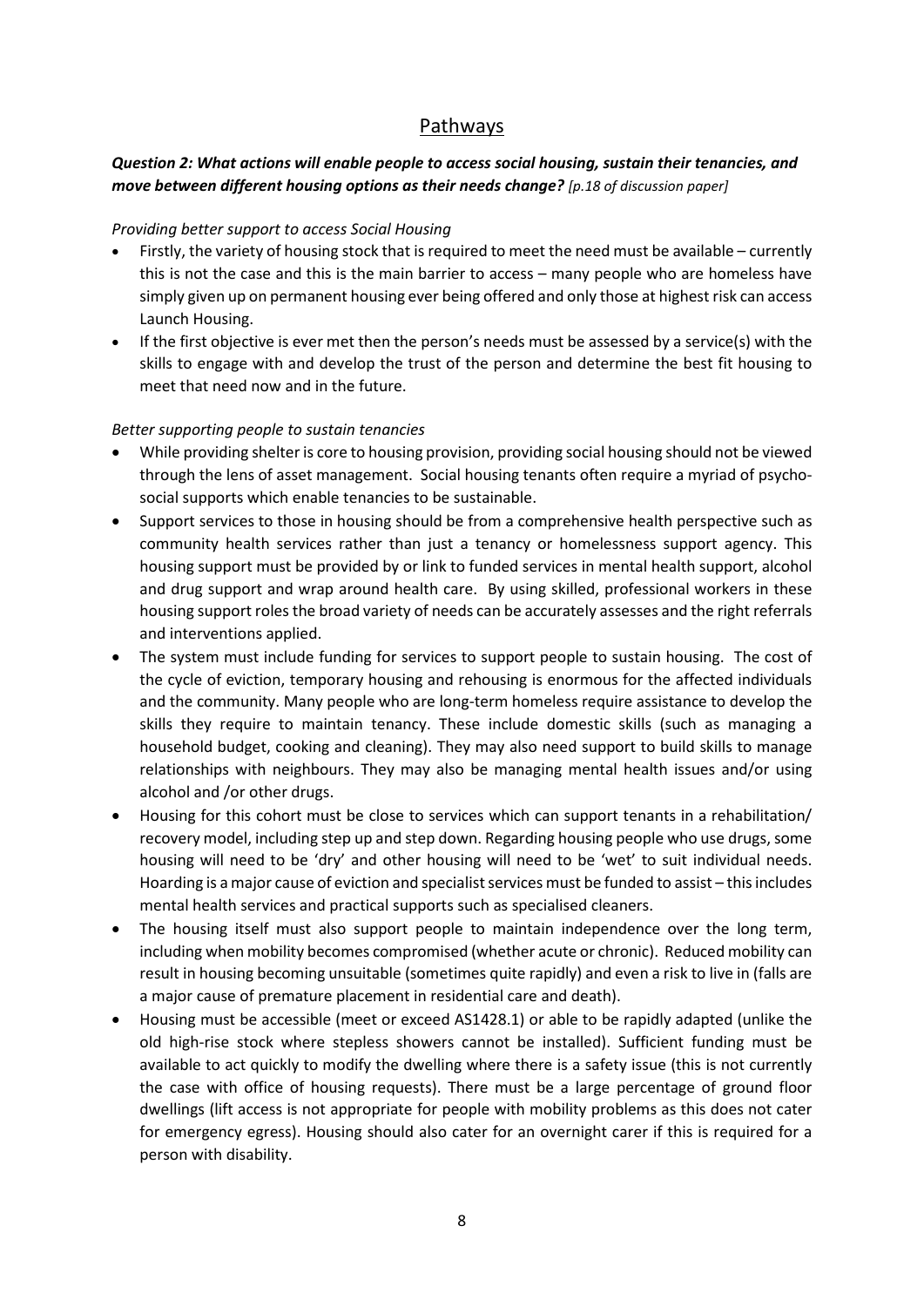*Better enabling people to move between housing options – as needs change*

- Local community connection is vital for health and well-being, but people will not invest in establishing this unless they have security of remaining in the same vicinity at minimum and security of tenure ideally. The system must recognise that moving house is also exceedingly stressful and many in this cohort will require support from services to assist – so the process is also costly. It should be avoided unless absolutely necessary.
- Having said that a step-up step-down model will be required for some people (particularly those with mental health issues or dual diagnosis), a rehabilitation and skills development approach will be needed for people who are long-term homeless (less support over time) and for people who are aging more support may be needed over time. For people where this change in needs is most likely housing with more / less support would need to be available within close proximity to allow for this, e.g. a community house with live in support close to independent housing (note we are not advocating all on one big site – ideally the housing would be spread out while still within a locality).
- It is also important to set expectations from the start. It is not a good use of resources to maintain people in a family-size home after children have moved out and this should not be expected (this is currently expected and permitted resulting in families not being appropriately housed).

## *Question 3: What are the most important features of affordable housing? (e.g. price, location, design, quality of housing, security of tenure, access to transport or daily amenities, access to health services, access to support services etc.) [p.18 of discussion paper]*

All features suggested in the question are important in different ways – a co-design process will be essential to unpack what is required by people with lived experience.

- **Price**: The housing mix should include a mix of community housing and government funded stock with a range of rental options to suit the varied needs of the cohort – consideration should also be given to providing the dignity of the potential to purchase property over time.
- **Location**: Housing must be located close to services and if people are moved from one housing type to another then this must be in close proximity such that it enables people to continue accessing existing health and social services/supports. This is crucial in minimising additional stress, costs and disengagement from services for an already vulnerable cohort. Any required reintroduction of new services (e.g. GP, transport, community supports etc) in a new and unchartered area can be very challenging particularly for older, isolated or marginalised people. Very often their plan of restructuring supports fails altogether or is significantly delayed and can put them at risk of physical or mental decline.
- **Design**: Properties must be integrated into the local neighbourhood spread out in a local vicinity so as to be part of the community rather than congregated on one site. The design should be attractive - something tenants can be proud to call home. Design should consider sustainable environmental standards and running costs – designed to be cool in summer and warm in winter, solar panels and batteries incorporated. Air conditioning must incorporate cooling as standard – type chosen should have the lowest running costs possible. Accessibility must be at the forefront of design (meet or exceed AS1428.1) or able to be rapidly adapted. Attractive, accessible outdoor spaces and an opportunity for gardening and growing food must be incorporated into the design for the health and wellbeing benefits this will bring and also to provide space for pets – it is very important that people be able to keep pets as part of their tenancy. This could also incorporate shared spaces such as a community garden to facilitate further social connection and reduce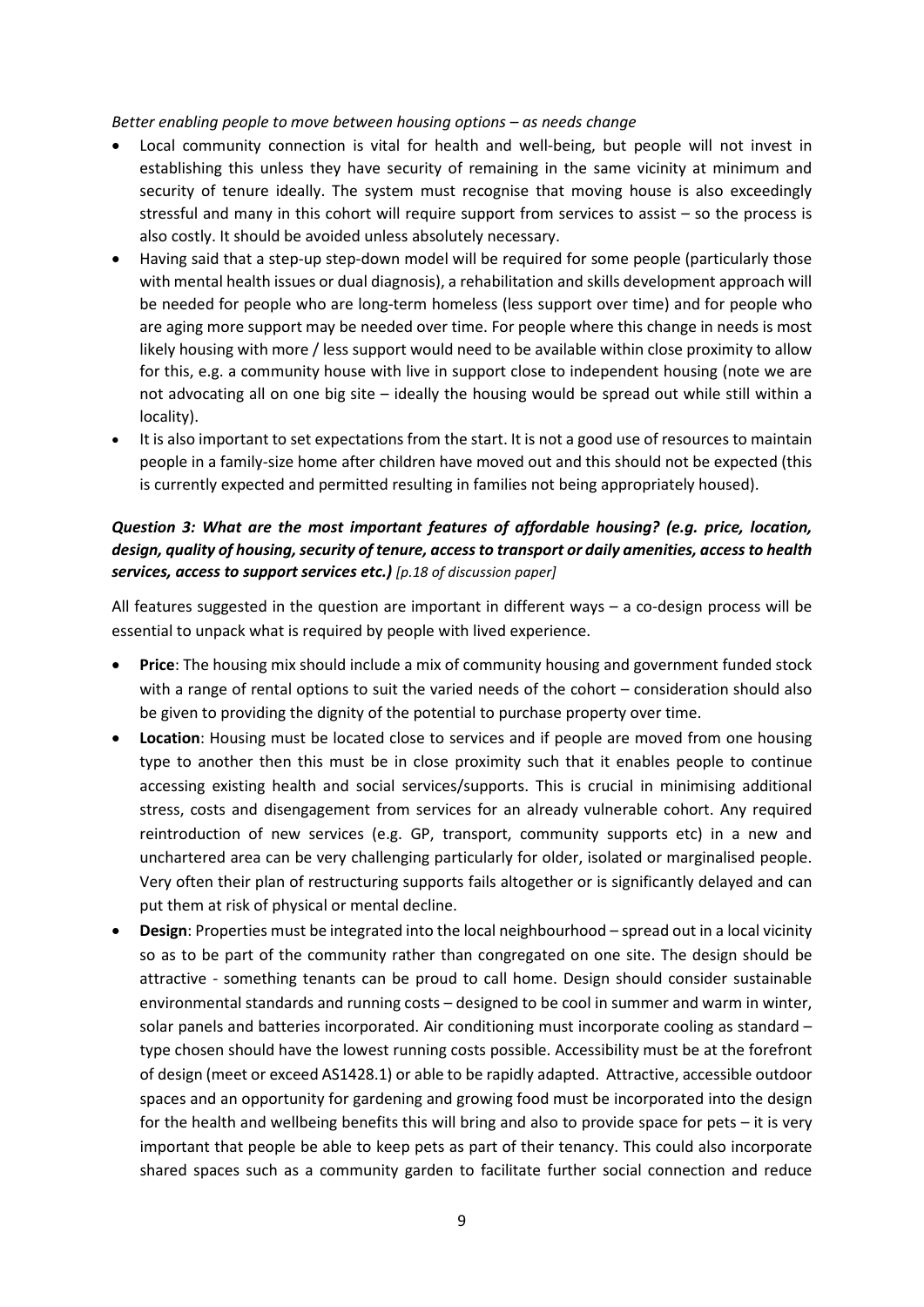isolation. Outdoor space is an essential requirement for Indigenous people – it is vital that a direct connection with nature is maintained.

- **Quality of Housing**: housing must initially be high quality and maintenance has a major impact on sustaining this – the experience of our clients in office of housing is that maintenance requests can be slow to be actioned and the quality of the workmanship is variable – this results in a gradual deterioration of the housing stock over time. Low quality housing also attracts vermin such as bedbugs which are virtually endemic in current office of housing high rises. Funding needs to be allocated for a rapid response to pest issues.
- **Security of Tenure**: This is absolutely vital but can be nuanced as well. It must include security of remaining in the one vicinity, but an understanding that a person may need to move properties when necessary to ensure the property is the best fit for their needs, e.g. as part of an agreed recovery process (moving to more independent living) or as part of a lifecycle change (e.g. downsizing after children move away). The reasons why a person may be moved from one type of housing to another need to be well understood and agreed to as part of a tenancy agreement.
- **Access to transport or daily amenities**: properties must encourage incidental activity close proximity to infrastructure such as walking trails, bike paths, local shops, parks and reserves will be important as will close proximity to public transport links. Housing must also be located in vibrant areas with significant local employment opportunities.
- **Access to health and support services**: Is critical for this cohort where developing trust in services can be challenging and time consuming – ensuring access to a variety of integrated health and wellbeing services locally over the long term. In the social landlord model this must include funded programs to inreach or connect residents with programs and services.

# *Question 4: What actions will support people to find and obtain an affordable home? [p.18 of discussion paper]*

- Place management, as has been demonstrated through programs such as Neighbourhood Renewal have demonstrated that with relatively modest recurrent funding, communities of social housing can remain connected and safe.
- Engaging and funding experienced services to undertake assertive outreach to identify, engage and support people experiencing homelessness or in insecure hosing to secure affordable housing
- Case management services for people who are on the Victorian Housing Register, including coordination of referral to appropriate services to obtain a comprehensive assessment of needs (current and likely future needs) and matching this to housing stock.
- Education, training and employment build economic independence  $-$  this combined with appropriate support services gives tenants economic independence and can break the cycle of poverty. Housing policy supported by successful models of economic development can provide pathways for people to engage with training and ultimately employment.
- Skilling up service providers to assist people who are at risk of homelessness to navigate the process of applying for housing – consider employment of navigator type roles to assist.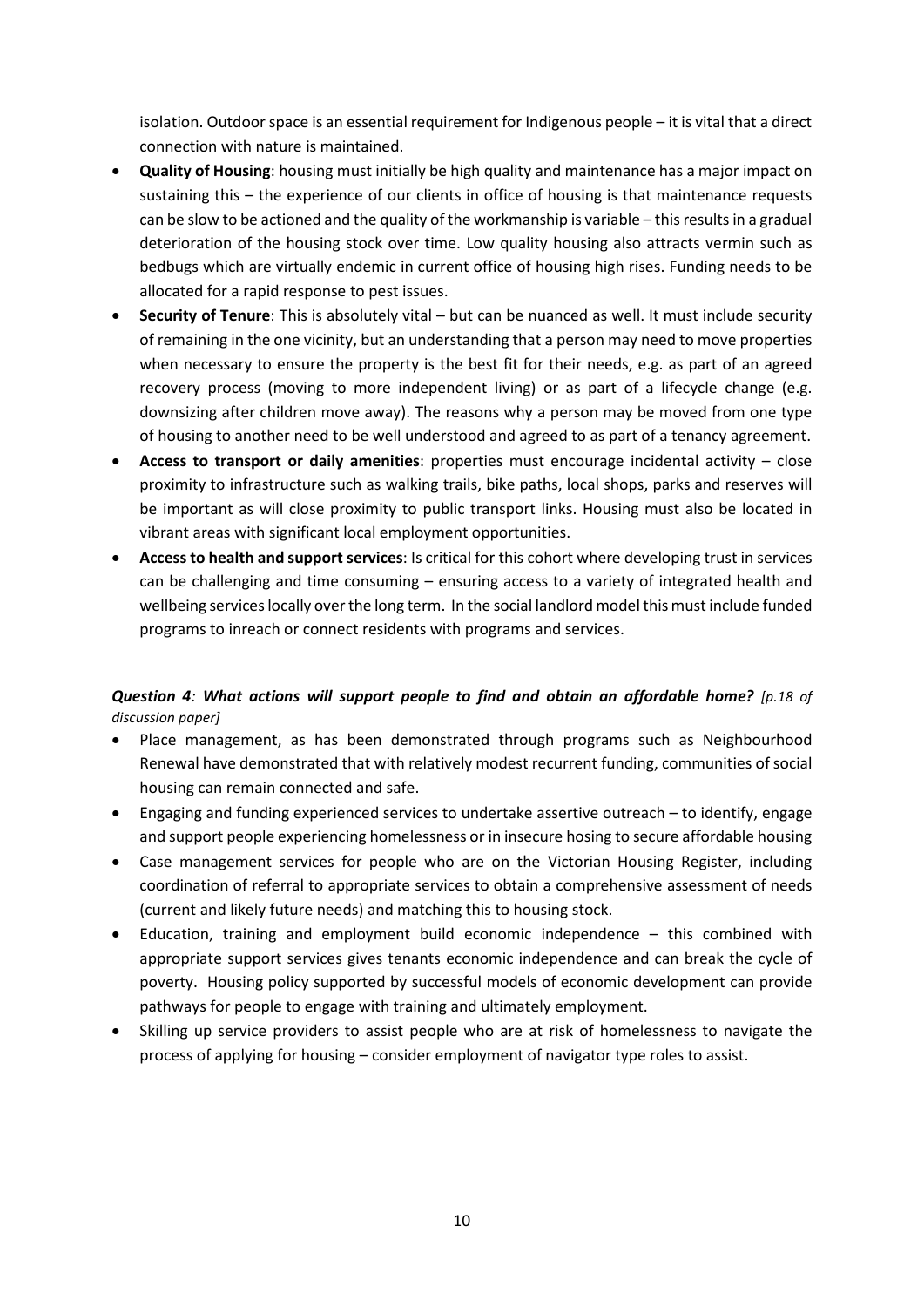# **Communities**

*Question 5: What actions will strengthen social and affordable housing communities? [p.20 of discussion paper]*

- Involve tenants in the ongoing operations (planning, delivery, evaluation) of the organisation which is providing the housing they live in – codesign does not stop with delivery of this housing strategy.
- Place-based initiatives in communities with large numbers of new community dwellings will be critical. Bypassing the usual community consultation process will expedite the build but could also result in a community backlash against the new affordable housing tenants. Sensitive work will need to be done to allay fears and bust myths become the new tenants move in and to build a welcoming and inclusive community.
- For Indigenous people communal living spaces with other Aboriginal and Torres Strait Islander people would be preferable for many, especially considering the issues of isolation that people have experienced during COVID lockdowns. Ideally this would be linked with an outdoor space where tenants can gather - ground floor or single storey buildings are preferred.
- As described in Part 1 above, learnings from the South Melbourne Community Capacity Building Initiative indicate that approaches which seek to more fully empower communities through collective approaches to identify community needs, aspirations, priorities and actions using community-led and driven governance are crucial. Community health is well-placed to take a leading role is such approaches.

# Growth

### *Question 6: What actions will enable and deliver growth in social housing? [p.22 of discussion paper]*

• We need a growth plan for years 4-10 as funded though the "Big Build" needs to be the beginning of a pipeline of sustainable funding so that we avoid a famine and feast approach and instead have sufficient housing funded each year to meet demand into the future.

### *Question 7: What do we need to do to ensure housing supply meets the needs of people with specific support and housing needs? [p.22 of discussion paper]*

- In principle, housing should be designed to meet the needs of as many people as possible and to reduce the requirement to move if a person's needs change.
- In order for people with specific needs to maintain tenancy, the housing chosen needs to meet their needs (e.g. accessibility) and tailored supports will also be required. These may include assistance to access the NDIS.
- Codesign needs to include a broad range of people with lived experience many of whom have specific needs – if the initial needs assessment is correct then new housing stock can be designed to meet the need.
- A tiered design approach that allows for the changing needs of people as they age would be beneficial.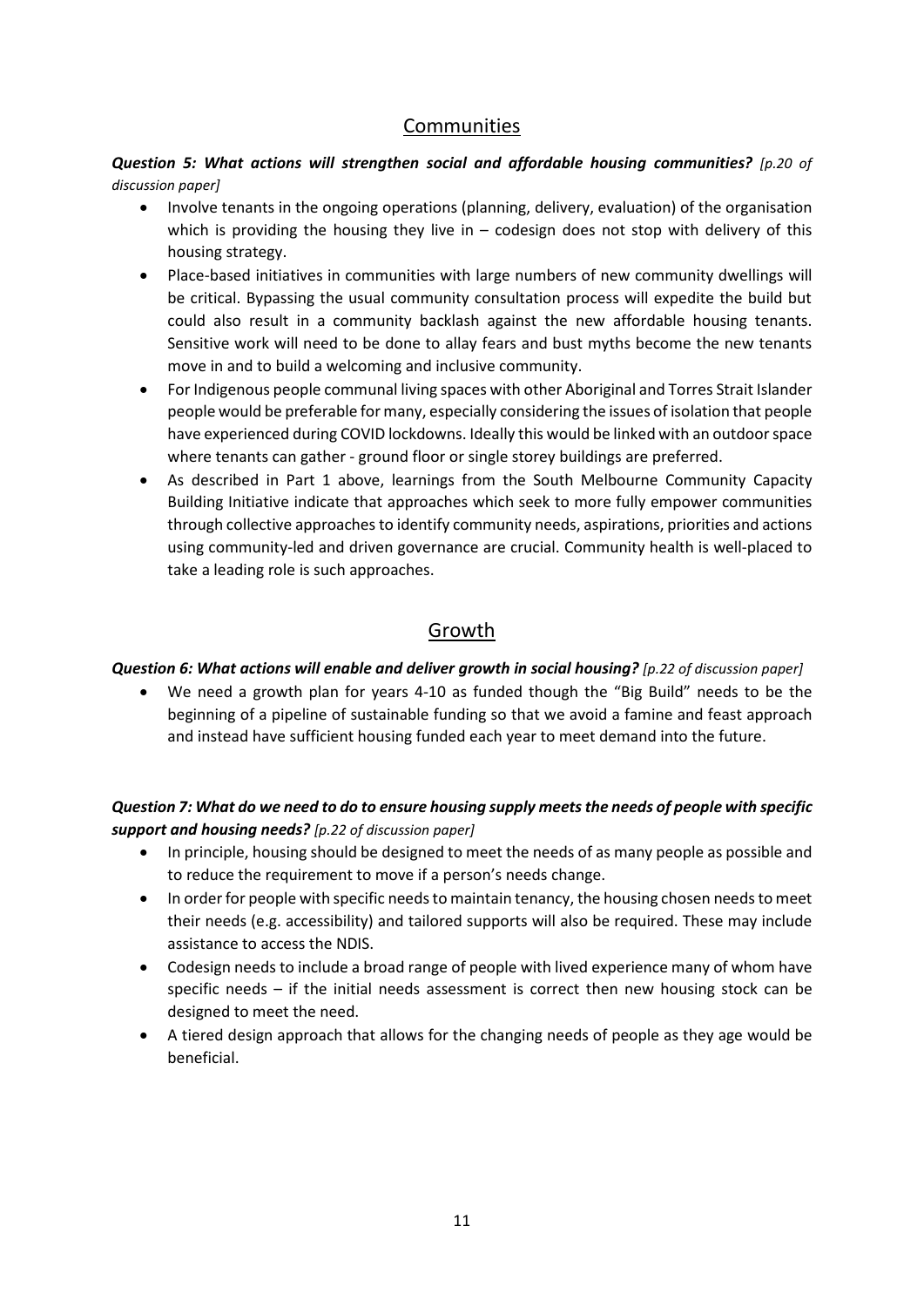*Question 8: What do we need to do to enable a well-functioning affordable housing system that provides rental and home ownership opportunities for those that need them? [p.22 of discussion paper]*

- The housing mix should include a mix of community housing and government funded stock with a range of rental options to suit the varied needs of the cohort – consideration should also be given to providing the dignity of the potential to purchase property over time.
- An agile approach is vital where resources allow needs are reassessed at regular intervals, new models with positive outcomes can be identified and incorporated and unsuccessful models phased out.
- Consideration should be given to low interest mortgages and loans and any applicability to a type of first home owners Grant for this cohort.

# Partnerships

### *Question 9: How do we strengthen our partnership approach to build a stronger and more effective social and affordable housing system? [p.25 of discussion paper]*

- An affordable housing system is much more than bricks and mortar. It requires a collaboration between community and government housing providers and health and support services to ensure best fit housing for current and future need, tenancy maintenance and community integration. Examples are provided below. The 10-year Strategy must include resources to build and sustain practical working partnerships across the housing, health and wellbeing sectors.
- One example of this is the South Melbourne Community Capacity Building Initiative where, through the use of a social landlord model, collaborative partnerships between Star Health, the Office of Housing and many other local organisations play a crucial role in building a vibrant, healthy and inclusive communities.
- Another example of a model that works well is Older Persons' High rise where community health hubs are on site and there is strong collaboration between Office of Housing, Community Health and tenants. Siting health services in temporary accommodation (such as the partnership between Star Health and Launch Housing Southbank) can also begin to rebuild the trust and connection between tenants and health services.
- Neighbourhood Renewal established an outstanding model which brought a whole of government approach in collaboration with local service providers to provide sophisticated place management which built capacity within the community as a whole. Careful consideration should be given to re-establishing some of this ground-breaking work.
- A forum or network of the above key stakeholders would enable cross integration of coordination and enabling housing options.